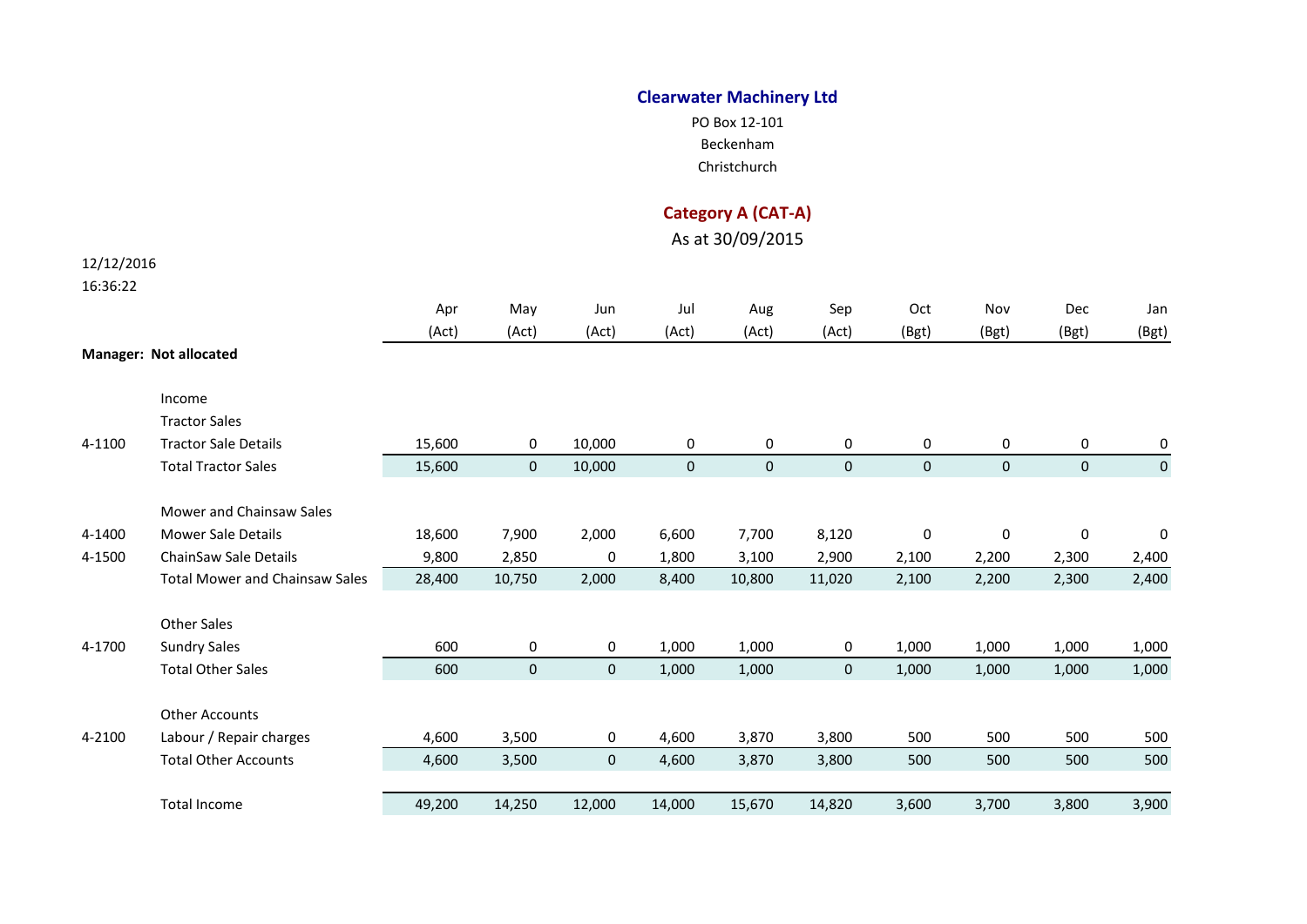#### Cost Of Sales

Tractor Purchases

| 5-1010 | <b>Tractor Purchases</b>            | 5,000    | 0     | 5,000               | 0            | 0         | 0         | 1,600               | 1,700       | 1,800       | 1,900            |
|--------|-------------------------------------|----------|-------|---------------------|--------------|-----------|-----------|---------------------|-------------|-------------|------------------|
|        | <b>Total Tractor Purchases</b>      | 5,000    | 0     | 5,000               | $\mathbf 0$  | $\pmb{0}$ | $\pmb{0}$ | 1,600               | 1,700       | 1,800       | 1,900            |
|        |                                     |          |       |                     |              |           |           |                     |             |             |                  |
|        | Mower & Chainsaw Purchases          |          |       |                     |              |           |           |                     |             |             |                  |
| 5-1400 | <b>Mower Purchases</b>              | 4,850    | 4,600 | 1,000               | 2,850        | 4,120     | 4,950     | $\mathbf 0$         | $\pmb{0}$   | $\mathbf 0$ | $\Omega$         |
| 5-1500 | Chainsaw Purchases                  | 2,100    | 2,100 | $\pmb{0}$           | 900          | 1,860     | 2,000     | 525                 | 550         | 500         | 600              |
|        | Total Mower & Chainsaw Purchase:    | 6,950    | 6,700 | 1,000               | 3,750        | 5,980     | 6,950     | 525                 | 550         | 500         | 600              |
|        |                                     |          |       |                     |              |           |           |                     |             |             |                  |
|        | <b>Total Cost Of Sales</b>          | 11,950   | 6,700 | 6,000               | 3,750        | 5,980     | 6,950     | 2,125               | 2,250       | 2,300       | 2,500            |
|        |                                     |          |       |                     |              |           |           |                     |             |             |                  |
|        | <b>Gross Profit</b>                 | 37,250   | 7,550 | 6,000               | 10,250       | 9,690     | 7,870     | 1,475               | 1,450       | 1,500       | 1,400            |
|        |                                     |          |       |                     |              |           |           |                     |             |             |                  |
|        | Expenses                            |          |       |                     |              |           |           |                     |             |             |                  |
|        | <b>General Expenses</b>             |          |       |                     |              |           |           |                     |             |             |                  |
| 6-1100 | Accounting/Bookeeping Fees          | 800      | 0     | 0                   | $\mathbf{0}$ | 0         | 0         | 0                   | 0           | 1,500       | 0                |
| 6-1240 | Rent                                | $\Omega$ | 0     | 500                 | $\Omega$     | 0         | 0         | 0                   | 0           | 0           | 0                |
| 6-1700 | <b>Electricity Expenses</b>         | 465      | 580   | 0                   | 465          | 682       | 657       | 0                   | $\mathbf 0$ | 0           | $\mathbf 0$      |
| 6-1900 | Legal Fees                          | 1,500    | 0     | 0                   | 0            | 0         | 0         | 0                   | 0           | 0           | 0                |
| 6-2100 | General Repairs & Maintenance       | 345      | 1,795 | 0                   | 345          | 541       | 1,160     | 0                   | 0           | $\Omega$    | 0                |
|        | <b>Total General Expenses</b>       | 3,110    | 2,375 | 500                 | 810          | 1,223     | 1,817     | $\mathsf{O}\xspace$ | $\pmb{0}$   | 1,500       | $\mathbf 0$      |
|        |                                     |          |       |                     |              |           |           |                     |             |             |                  |
|        | Payroll Expenses                    |          |       |                     |              |           |           |                     |             |             |                  |
| 6-3010 | Wages & Salaries Expenses           | 6,100    | 5,100 | 3,000               | 2,600        | 2,950     | 3,500     | 0                   | 0           | $\pmb{0}$   | $\boldsymbol{0}$ |
| 6-3030 | <b>Staff Training Expenses</b>      | 2,000    | 0     | 0                   | 0            | 0         | 0         | 0                   | 0           | 0           | 0                |
|        | <b>Total Payroll Expenses</b>       | 8,100    | 5,100 | 3,000               | 2,600        | 2,950     | 3,500     | $\mathbf 0$         | $\mathbf 0$ | $\mathbf 0$ | $\mathbf 0$      |
|        |                                     |          |       |                     |              |           |           |                     |             |             |                  |
|        | Motor Vehicle Expenses              |          |       |                     |              |           |           |                     |             |             |                  |
| 6-6300 | Motor Vehicle Fuel/Oil              | 567      | 567   | $\mathsf{O}\xspace$ | 567          | 875       | 899       | 0                   | $\mathbf 0$ | 0           | $\boldsymbol{0}$ |
|        | <b>Total Motor Vehicle Expenses</b> | 567      | 567   | $\mathbf 0$         | 567          | 875       | 899       | $\mathbf 0$         | $\mathbf 0$ | $\mathbf 0$ | $\mathbf 0$      |
|        |                                     |          |       |                     |              |           |           |                     |             |             |                  |
|        | <b>Total Expenses</b>               | 11,777   | 8,042 | 3,500               | 3,977        | 5,048     | 6,216     | $\mathbf 0$         | $\pmb{0}$   | 1,500       | $\mathbf 0$      |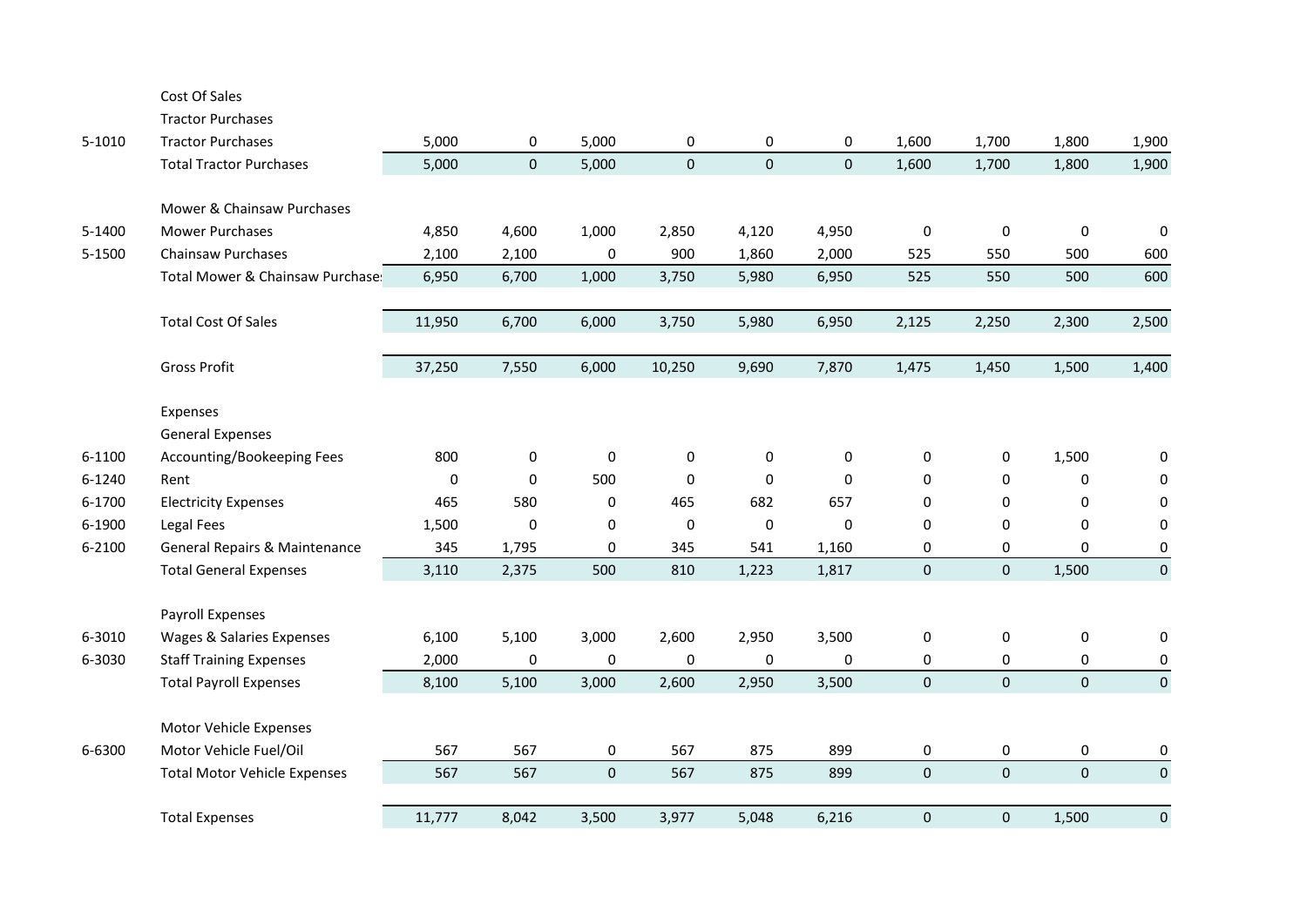| <b>Operating Profit</b> | 25,473   | $-492$  | 2,500   | 6,273   | 4,642   | 1,654   | 1,475   | 1,450   |     | 1,400   |
|-------------------------|----------|---------|---------|---------|---------|---------|---------|---------|-----|---------|
|                         |          |         |         |         |         |         |         |         |     |         |
| Surplus/Deficit         | \$25,473 | (\$492) | \$2,500 | \$6,273 | \$4,642 | \$1,654 | \$1,475 | \$1,450 | \$0 | \$1,400 |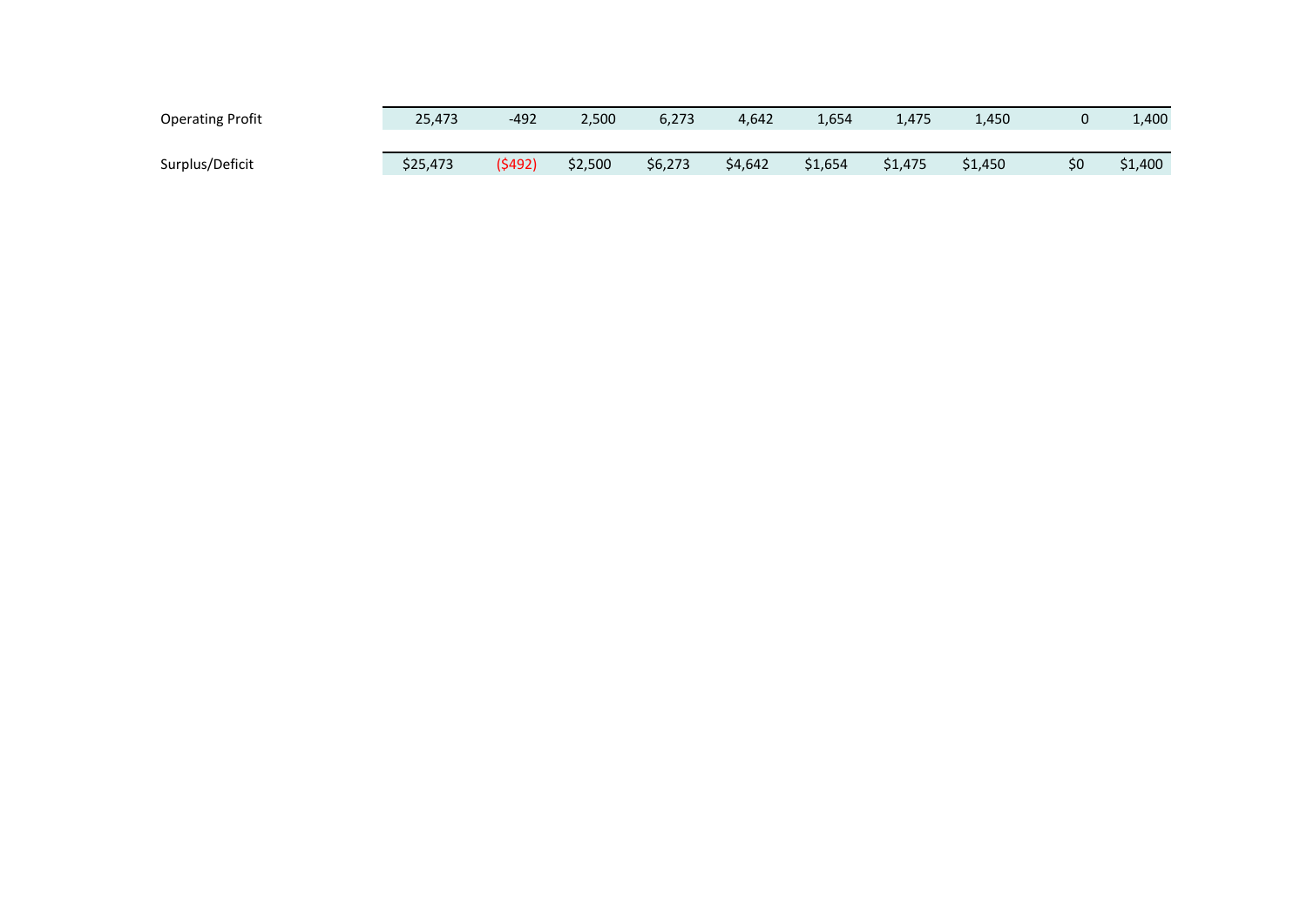| 0     | 0     |
|-------|-------|
| 0     | 0     |
|       |       |
| 0     | 0     |
| 2,500 | 2,600 |
| 2,500 | 2,600 |
|       |       |
| 1,000 | 1,000 |
| 1,000 | 1,000 |
|       |       |
| 500   | 500   |
| 500   | 500   |
|       |       |
| 4,000 | 4,100 |

Feb Mar (Bgt) (Bgt)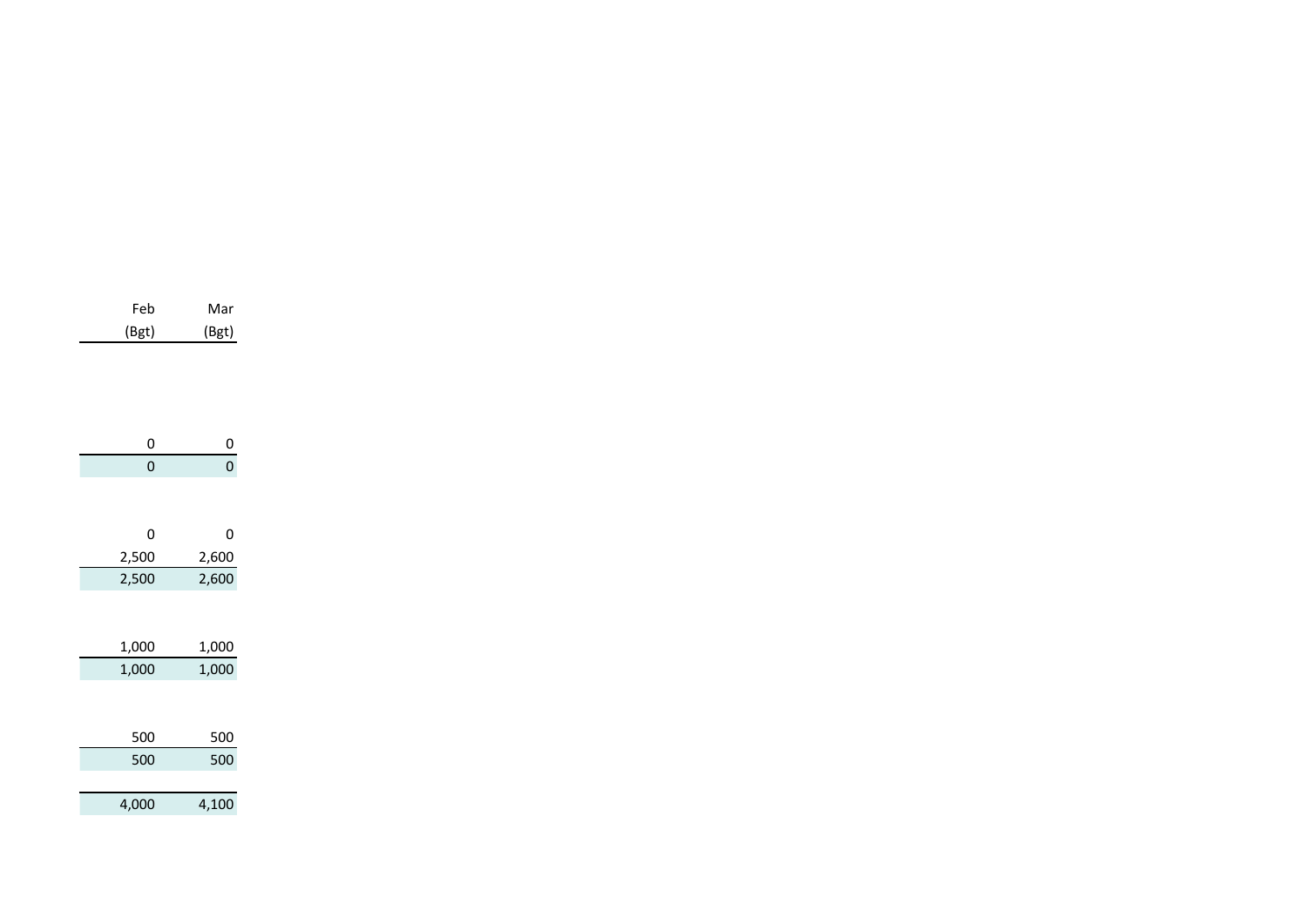| 2,000          | 2,100          |
|----------------|----------------|
| 2,000          | 2,100          |
|                |                |
| 0              | 0              |
| 625            | 650            |
| 625            | 650            |
|                |                |
| 2,625          | 2,750          |
|                |                |
| 1,375          | 1,350          |
|                |                |
| 0              | 0              |
| $\mathbf{O}$   | $\mathbf{0}$   |
| $\mathbf{O}$   | 0<br>0         |
| 0              |                |
| $\mathbf{0}$   | $\overline{0}$ |
| 0              | $\mathbf{0}$   |
|                |                |
| 0              | 0              |
| $\mathbf{0}$   | $\overline{0}$ |
| $\overline{0}$ | $\mathbf{O}$   |
|                |                |
| 0              | 0              |
| $\overline{0}$ | $\overline{0}$ |
|                |                |
| $\mathbf{O}$   | $\mathbf{o}$   |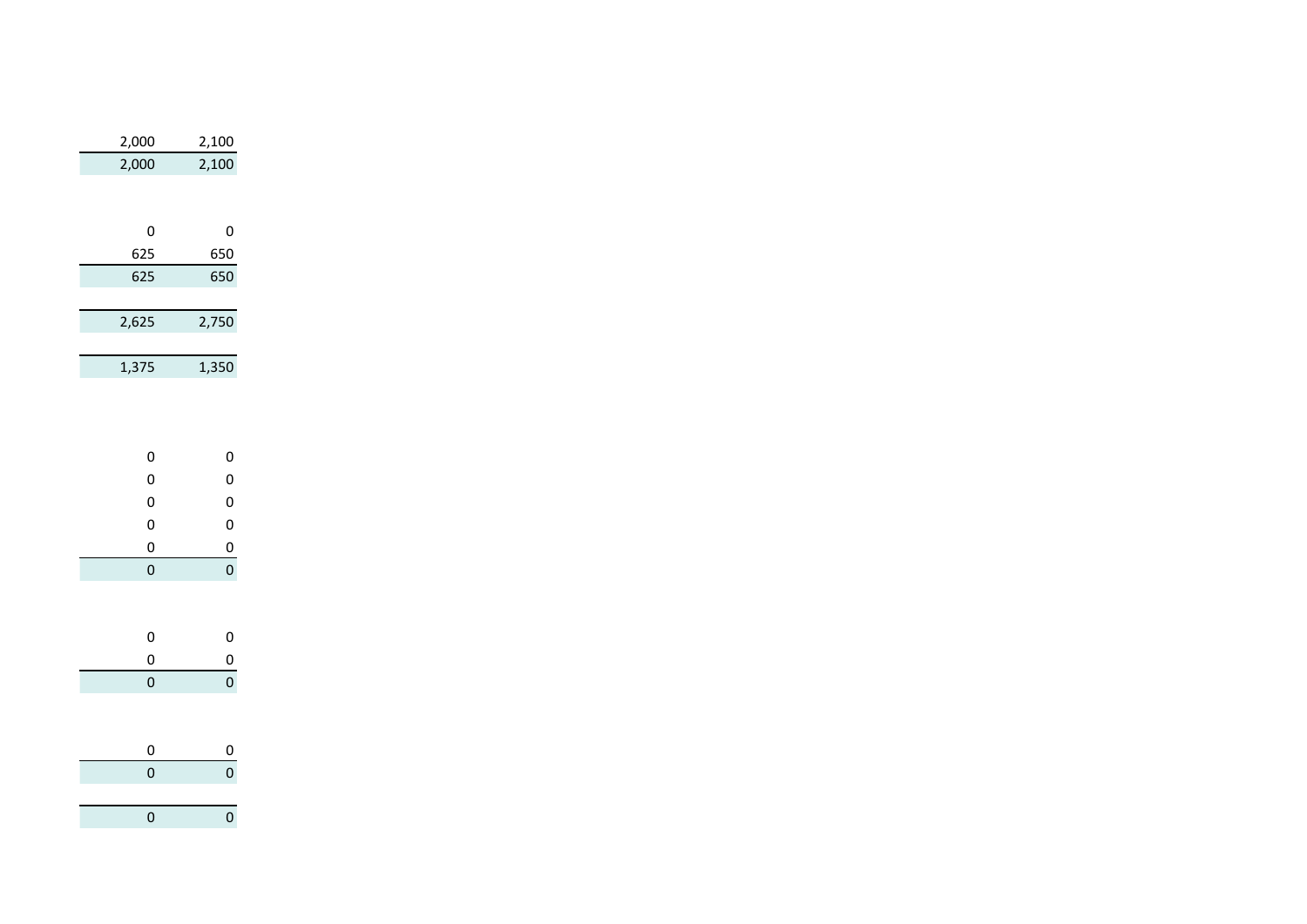| 1,375   | 1,350   |
|---------|---------|
|         |         |
| \$1,375 | \$1,350 |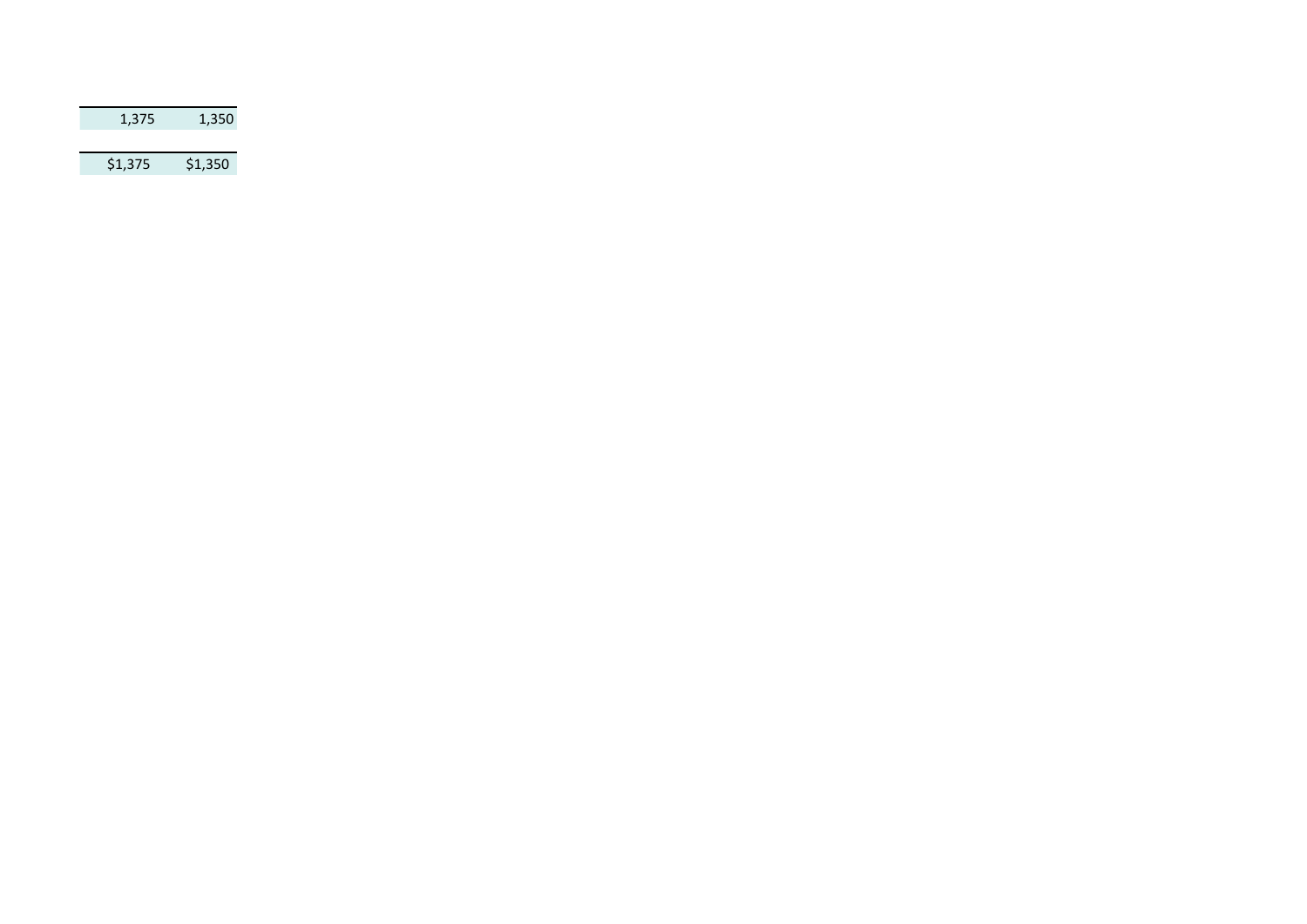| 25,600<br>25,600 |  |
|------------------|--|
|                  |  |
| 50,920           |  |
| 34,550           |  |
| 85,470           |  |
| 8,600            |  |
| 8,600            |  |
|                  |  |
| 23,370           |  |
| 23,370           |  |
|                  |  |

Total

143,040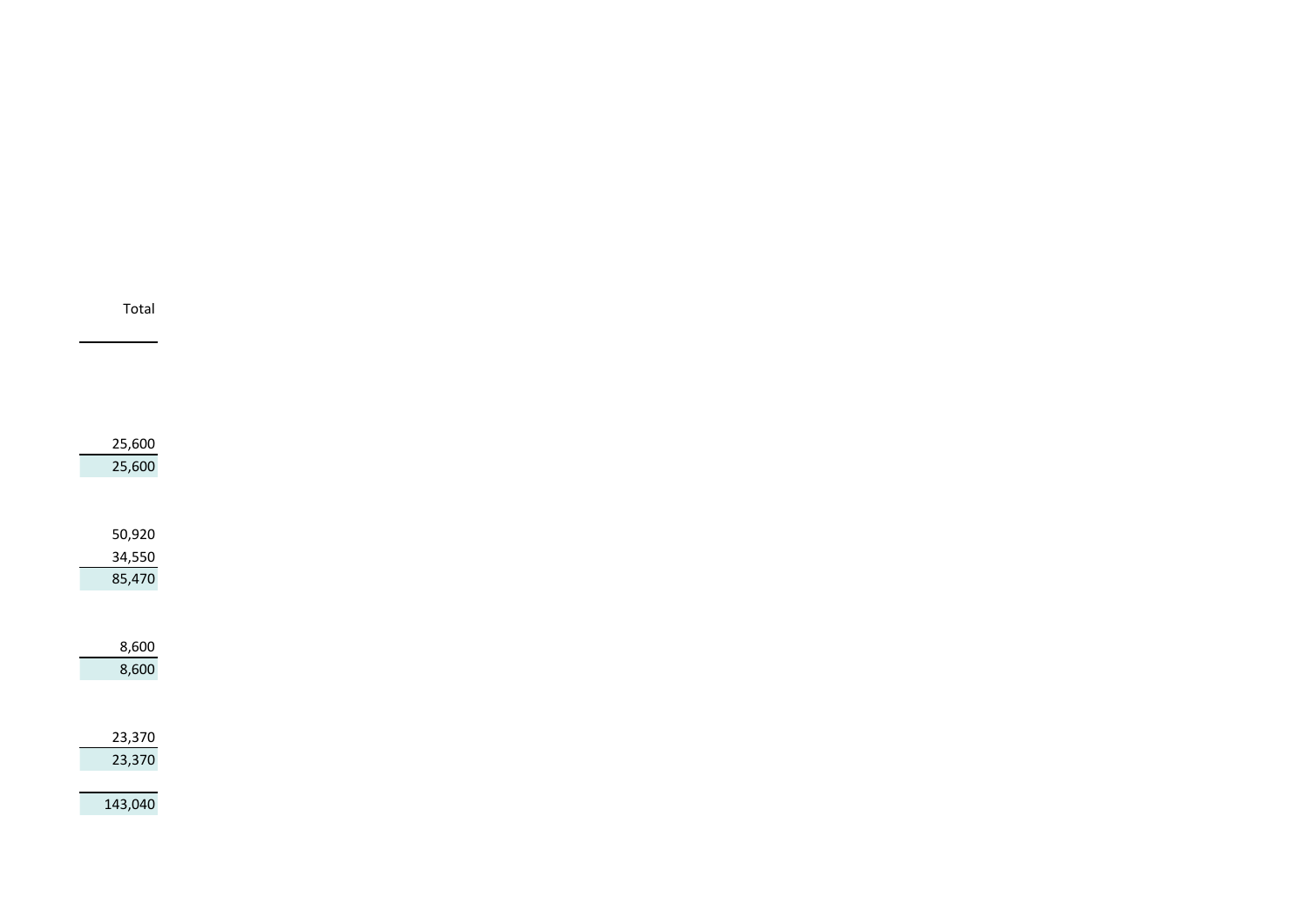| 21,100 |                       |
|--------|-----------------------|
|        |                       |
|        | 21,100                |
|        |                       |
|        |                       |
|        |                       |
| 22,370 |                       |
|        |                       |
| 12,410 |                       |
| 34,780 |                       |
|        |                       |
|        |                       |
|        | 55,880                |
|        |                       |
|        |                       |
|        | 87,160                |
|        |                       |
|        |                       |
|        |                       |
|        |                       |
|        | 2,300                 |
|        | 500                   |
|        |                       |
|        | 2,849                 |
|        | 1,500                 |
|        |                       |
|        | 4,186                 |
|        | 11,335                |
|        |                       |
|        |                       |
|        |                       |
| 23,250 |                       |
|        |                       |
|        | 2,000                 |
|        | 25,250                |
|        |                       |
|        |                       |
|        |                       |
|        | $\frac{3,475}{3,475}$ |
|        |                       |
|        |                       |
|        |                       |
|        | 40,060                |